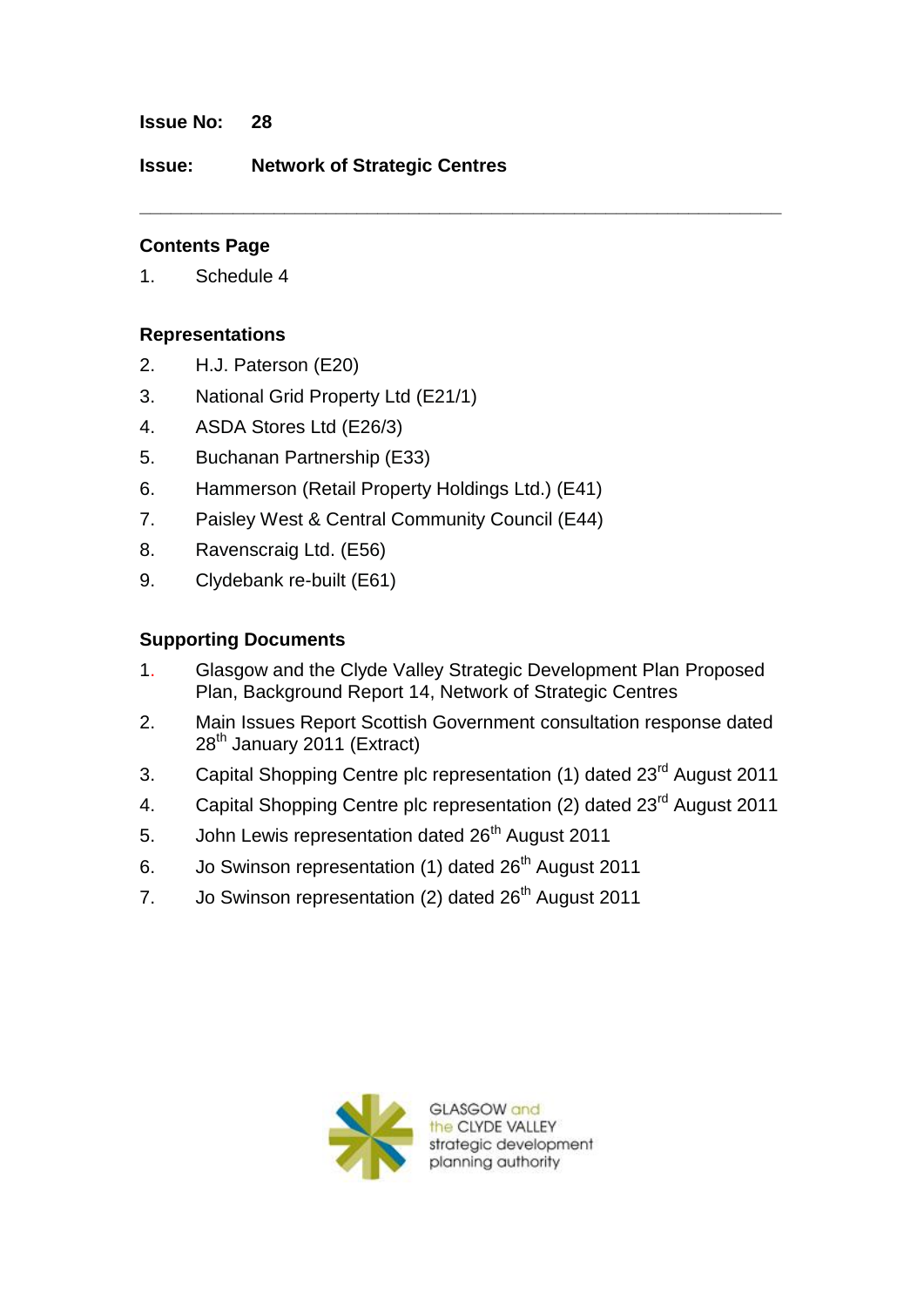| <b>Issue 28</b>                                                                                                                                                                                                                                                                                                                                                                                                                                                                                                                                                                                                                                                                                                                                                                                                                                                                                                                                        | <b>Network of Strategic Centres</b>                                                                                                                                                            |                  |
|--------------------------------------------------------------------------------------------------------------------------------------------------------------------------------------------------------------------------------------------------------------------------------------------------------------------------------------------------------------------------------------------------------------------------------------------------------------------------------------------------------------------------------------------------------------------------------------------------------------------------------------------------------------------------------------------------------------------------------------------------------------------------------------------------------------------------------------------------------------------------------------------------------------------------------------------------------|------------------------------------------------------------------------------------------------------------------------------------------------------------------------------------------------|------------------|
| Development plan<br>reference:                                                                                                                                                                                                                                                                                                                                                                                                                                                                                                                                                                                                                                                                                                                                                                                                                                                                                                                         | Philosophy and Principles<br><b>Spatial Framework 3 Sustainable</b><br>communities                                                                                                             | <b>Reporter:</b> |
| Body or person(s) submitting a representation raising the issue (including<br>reference number):                                                                                                                                                                                                                                                                                                                                                                                                                                                                                                                                                                                                                                                                                                                                                                                                                                                       |                                                                                                                                                                                                |                  |
| E20 H.J. Paterson<br>E21/1 National Grid Property Ltd<br>E26/3 ASDA Stores Ltd<br>E33 Buchanan Partnership<br>E41 Hammerson (Retail Property Holdings Ltd.)<br>E44 Paisley West & Central Community Council<br>E56 Ravenscraig Ltd.<br>E61 Clydebank re-built                                                                                                                                                                                                                                                                                                                                                                                                                                                                                                                                                                                                                                                                                          |                                                                                                                                                                                                |                  |
| <b>Provision</b><br><b>of</b><br>the<br>development plan to<br>which<br>the<br><b>issue</b><br>relates:                                                                                                                                                                                                                                                                                                                                                                                                                                                                                                                                                                                                                                                                                                                                                                                                                                                | Diagram 3 (page 5)<br>Diagram 4 (page 6)<br>Network of Strategic Centres and Strategy Support<br>Measure 11 (page 51)<br>Schedule 12 (page 52)<br>Diagram 18 (page 53)<br>Diagram 20 (page 61) |                  |
| Planning authority's summary of the representation(s):                                                                                                                                                                                                                                                                                                                                                                                                                                                                                                                                                                                                                                                                                                                                                                                                                                                                                                 |                                                                                                                                                                                                |                  |
| E20 H.J. Paterson<br>Bridge of Weir retailing is sub-standard and the site at Moss Road could                                                                                                                                                                                                                                                                                                                                                                                                                                                                                                                                                                                                                                                                                                                                                                                                                                                          |                                                                                                                                                                                                |                  |
| provide an opportunity for meeting local retail needs.                                                                                                                                                                                                                                                                                                                                                                                                                                                                                                                                                                                                                                                                                                                                                                                                                                                                                                 |                                                                                                                                                                                                |                  |
| E21/1 National Grid Property Ltd and E26/3 ASDA Stores Ltd<br>the data source employed (National Survey of Local Shopping Patterns)<br>has limited reliability (because of survey design and sample) which should<br>be acknowledged, and is also out-of-date.<br>Retail Capacity Assessments have a number of significant weaknesses<br>and are an unreliable tool for retail planning purposes.<br>the assessment that superstore comparison retailing is not a strategic<br>issue is supported and should be included in the Proposed Plan as a<br><b>Policy Statement.</b><br>the assessment of superstore comparison shopping as a 'potentially<br>strategic issue' is not supported by evidence, and this ancillary shopping<br>floorspace has an important role to offer; therefore the only risk to the<br>strategic network of centres is the impact of proposed new development<br>upon the vitality and viability of the strategic centres. |                                                                                                                                                                                                |                  |
| <b>E33 Buchanan Partnership</b><br>the evidence base is out of date and has not captured the full trading                                                                                                                                                                                                                                                                                                                                                                                                                                                                                                                                                                                                                                                                                                                                                                                                                                              |                                                                                                                                                                                                |                  |
| impact of Silverburn/Pollok, with no retail capacity assessment.<br>the extent of 23 strategic centres is not sustainable in Scotland and the<br>Proposed Plan should address and differentiate these centres, rather than<br>only identifying Glasgow City Centre.<br>there is potential for retail impact on Glasgow City Centre from further                                                                                                                                                                                                                                                                                                                                                                                                                                                                                                                                                                                                        |                                                                                                                                                                                                |                  |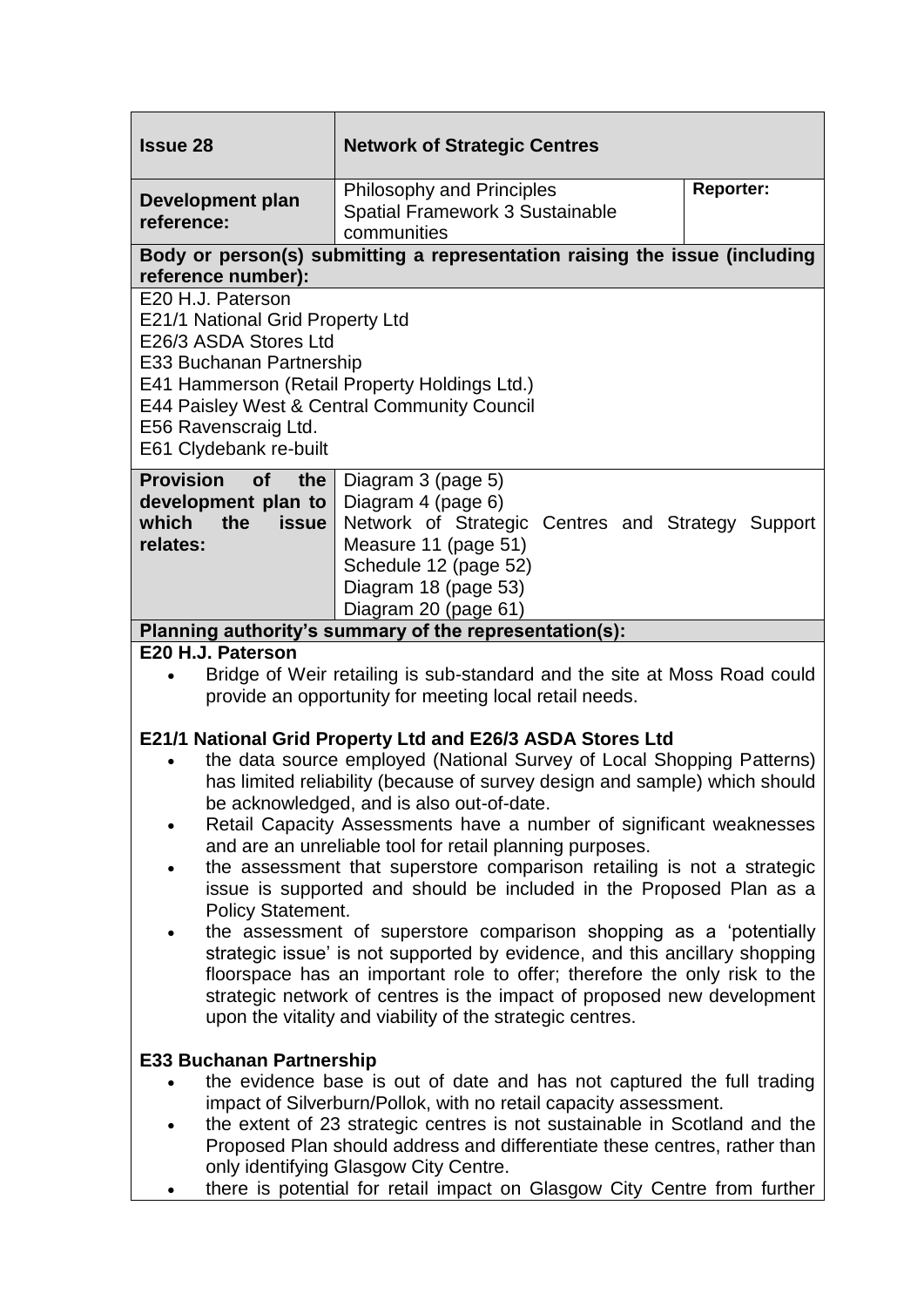retail development at Braehead and elsewhere.

# **E41 Hammerson (Retail Property Holdings Ltd.)**

- the role and catchment of Pollok/Silverburn has been underestimated and that of Braehead overestimated.
- the inclusion of Braehead within the strategic network of centres is objected to, as it is not a town centre, and it should be deleted.

## **E44 Paisley West & Central Community Council**

 Braehead should not be given increased civic consideration and the residential element should be linked to the historic town centre of Renfrew.

## **E56 Ravenscraig Ltd.**

 Most matters raised in response to Main Issues Report have been addressed in Proposed Plan, however the indicative forms of development (diagram 3) should include "retail" for Ravenscraig, and Schedule 12 should be expanded with regard to Ravenscraig to fully reflect the masterplan.

### **E61 Clydebank re-built**

 The approach of directing Local Development Plans to manage and develop Strategic Centres is supported, but this needs to reinforce town centres and support the sequential test.

### **Modifications sought by those submitting representations:**

## **E20 H.J. Paterson**

Bridge of Weir should be considered for retail development.

### **E21/1 National Grid Property Ltd and E26/3 ASDA Stores Ltd**

- Background Report 14 should be modified to:
	- acknowledge the limited reliability of the NSLSP data source;
	- to delete reference to Retail Capacity Assessments;
	- to delete the assessment of superstore non-food shopping as a potential strategic issue for Local Development Plans;
	- to recognise that only where retail proposals affect the vitality and viability of strategic centres will they pose any risk to the strategic network of centres;
	- to recognize the important role of ancillary comparison floorspace within foodstores;
	- to justify the selected definition of strategic centres beyond quantified retail spend.
- A Policy Statement should be included in the Proposed Plan to state that superstore retailing is not a strategic issue.
- the Proposed Plan should recognise that only where retail proposals affect the vitality and viability of strategic centres will they pose any risk to the strategic network of centres.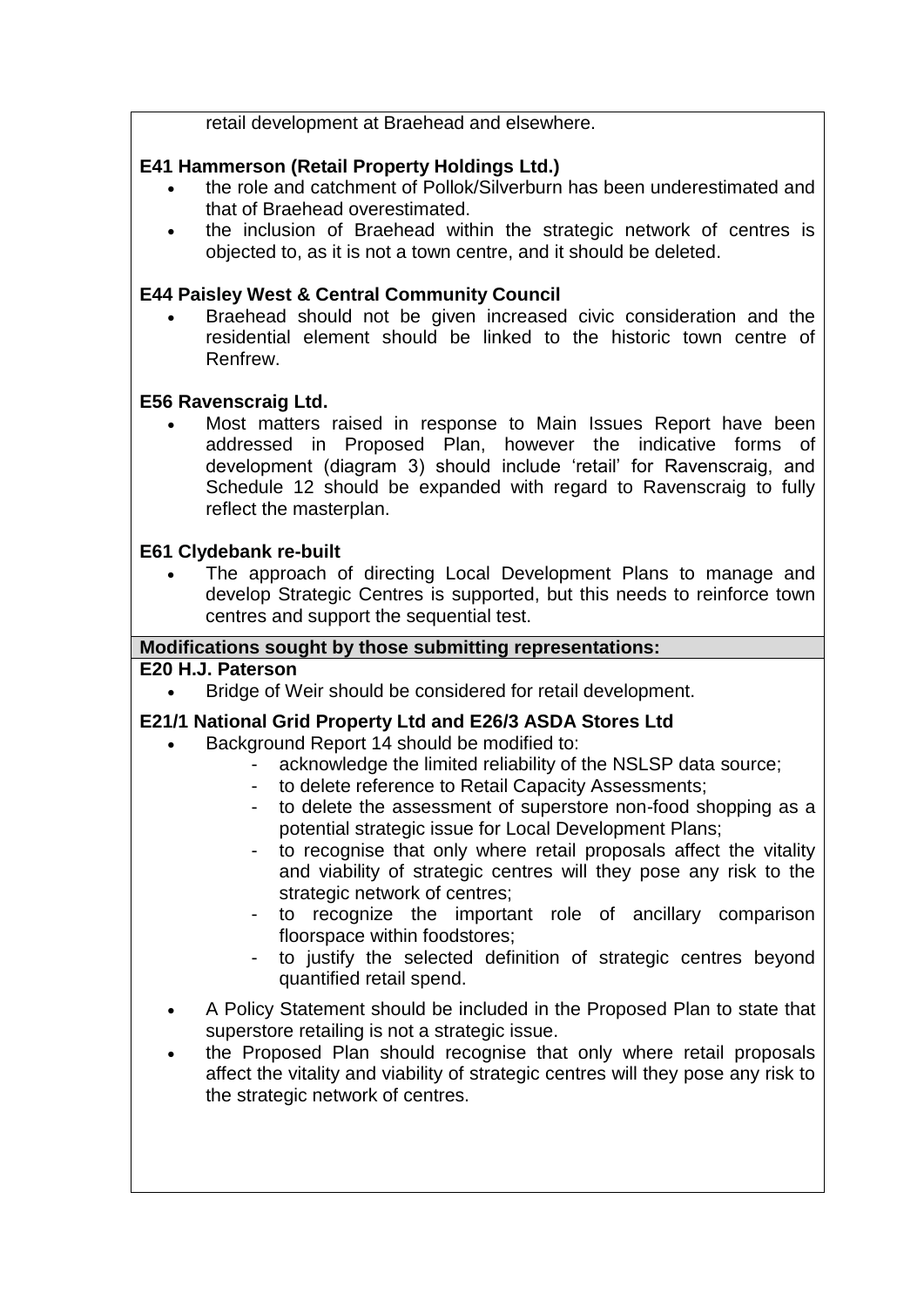## **E33 Buchanan Partnership**

- the designations and hierarchy of the Strategic Network of Centres should be undertaken at the Strategic Development Plan level, and Strategy Support Measure 11 in the Proposed Plan should reflect this change.
- Schedule 12 of the Proposed Plan should be amended to differentiate between the roles and relationships of different centres.

# **E41 Hammerson (Retail Property Holdings Ltd.)**

- Braehead should be removed from Schedule 12 of the Proposed Plan or identified as a separate category from the listed town centres, with suitable amendments to Strategy Support Measures 1 and 11.
- Chapter 4 and Schedule 12 of the Proposed Plan should acknowledge that Pollok/Silverburn is of greater strategic significance than Braehead.

# **E56 Ravenscraig Ltd.**

- "Retail" should be listed against Ravenscraig in Diagram 3 of the Proposed Plan.
- Schedule 12 of the Proposed Plan should list "delivery of a diverse, mixed use town centre incorporating a full range of functions including major leisure and retail uses, thereby securing regeneration and investment in the wider area".

## **E61 Clydebank re-built**

 the sequential test for the location of retail investment must not be dropped from strategic policy (Diagram 4 and page 51) in the Proposed Plan.

# **Summary of responses (including reasons) by planning authority:**

The focus of the Strategic Development Plan is the identification of a Strategic Network of Centres, as part of a concise and visionary document, for development and management through the Local Development Plan process. The Glasgow and the Clyde Valley Strategic Development Planning Authority consider that the proposed modifications do not support this objective and are rejected for the following reasons:

### **E20 H.J. Paterson**

 Bridge of Weir is not considered to be a Strategic Centre and as such local retail planning matters are more appropriately considered at the Local Development Plan level.

# **E21/1 National Grid Property Ltd and E26/3 ASDA Stores Ltd**

- Background Report 14 (Supporting Document 2) is a technical paper and is not part of the formal Examination process. With regard to points raised by the representation, the National Survey of Local Shopping Patterns is an established and reputable data source, usefully employed at the strategic level. However, the representations regarding the data year of 2008 and alternative analyses will be noted and taken forward through a strategic Retail Capacity Assessment as part of on-going monitoring.
- in terms of a Policy Statement to the effect that superstore food retailing is not a strategic issue, as stated in Background Report 14 it is not considered that this is required in the Strategic Development Plan. The Proposed Plan is intended to be a concise and visionary document and the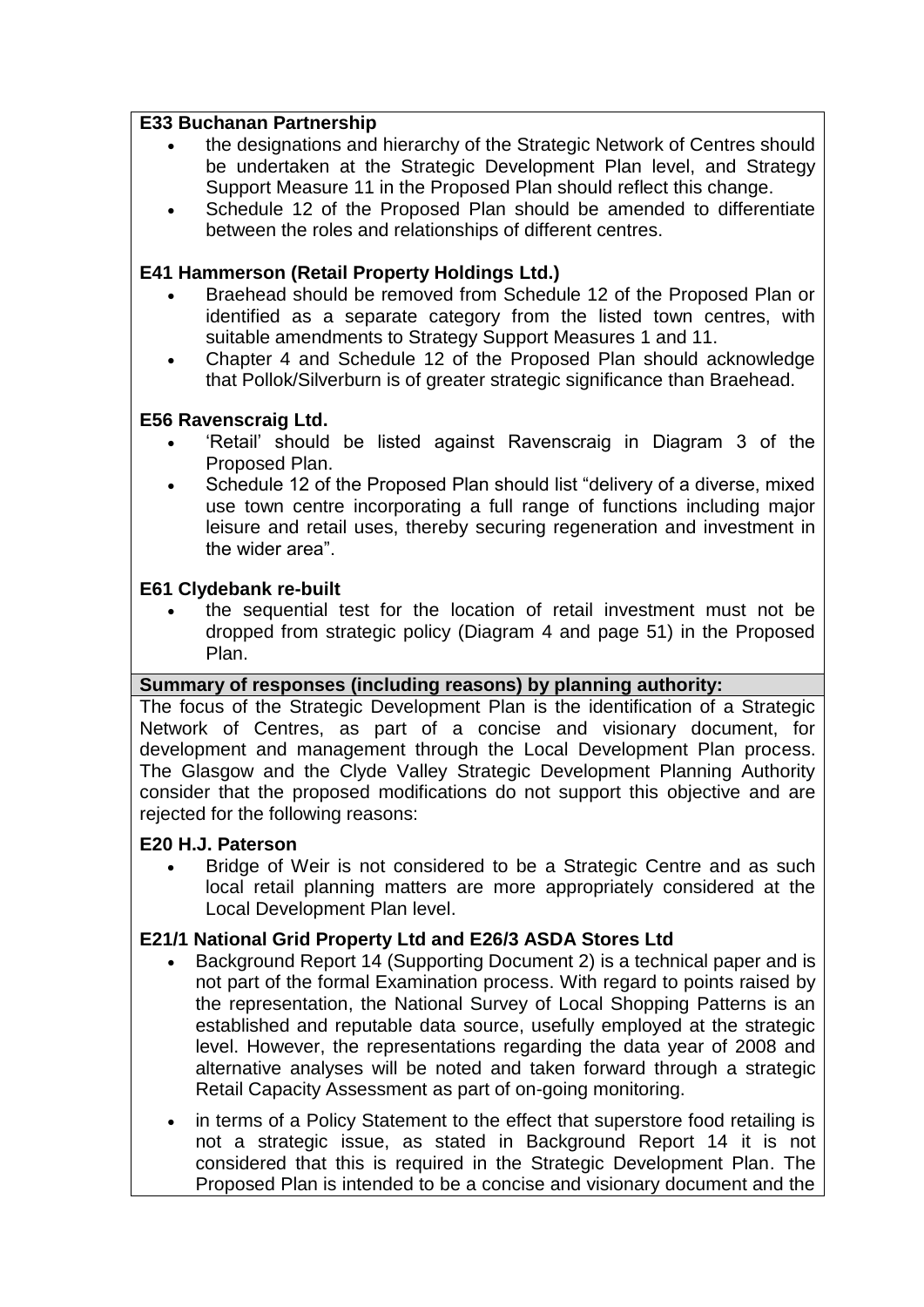focus of the Plan is the identification of a Strategic Network of Centres. The Background Report is a technical paper which explains the non-inclusion of food retailing, and also bulky goods retailing as local planning issues, albeit with potential impact in terms of comparison goods floorspace.

• it is not considered appropriate to state that only where retail proposals affect the vitality and viability of strategic centres will they pose any risk to the strategic network of centres. This would be a reiteration of national retailing policy and therefore unnecessary in terms of meeting the objective of the Proposed Plan as set out above.

## **E33 Buchanan Partnership**

• there is not a hierarchy within the Strategic Network of Centres, other than recognition that Glasgow City Centre plays a significantly wider role than just the city-region. The development and management of these centres is considered a matter more appropriately dealt with by Local Development Plans, albeit with some outline guidance as detailed in Schedule 12, and therefore it is not appropriate to amend Strategy Support Measure 11 or Schedule 12 of the Proposed Plan.

## **E41 Hammerson (Retail Property Holdings Ltd.)**

 The Strategic Development Plan Proposed Plan identifies the Strategic Network of Centres and does not differentiate between town centres and other centres. Town centre status and boundaries are matters for Local Development Plans, based upon the relationship of centres with their respective communities, as stated by the Scottish Government (supporting Document 2). Braehead is identified as a Strategic Centre which is supported by the owners Capital Shopping Centres plc (Supporting Documents 3 and 4), and although it is acknowledged that Pollok/Silverburn"s relative retail performance has increased since 2008, it is not appropriate to list or rank centres other than acknowledging the relationship between the City Centre and the other Strategic Centres of the network.

### **E56 Ravenscraig Ltd.**

- there is not a need to modify Diagram 3 and Schedule 12 of the Proposed Plan, as these are considered to represent Ravenscraig's function appropriately. Diagram 3 refers to Ravenscraig's economic activity role, but also a retail role as part of the Strategic Network of Centres in the same table. Schedule 12 makes reference to the masterplan under "Future Actions".
- the Sequential Test is established in Scottish Planning Policy and does not require repetition in the Strategic Development Plan, a concise and visionary document focused upon the identification of the Strategic Network of Centres.

### **E61 Clydebank re-built**

 the management of non-strategic centres is a matter for the appropriate Local Development Plan, although the points are noted.

### **Representations of Support**

In addition to the representations seeking modifications, there is support for the inclusion of Braehead in the Strategic Network of Centres from Capital Shopping Centres (Supporting Documents 3 and 4), and general support for the approach